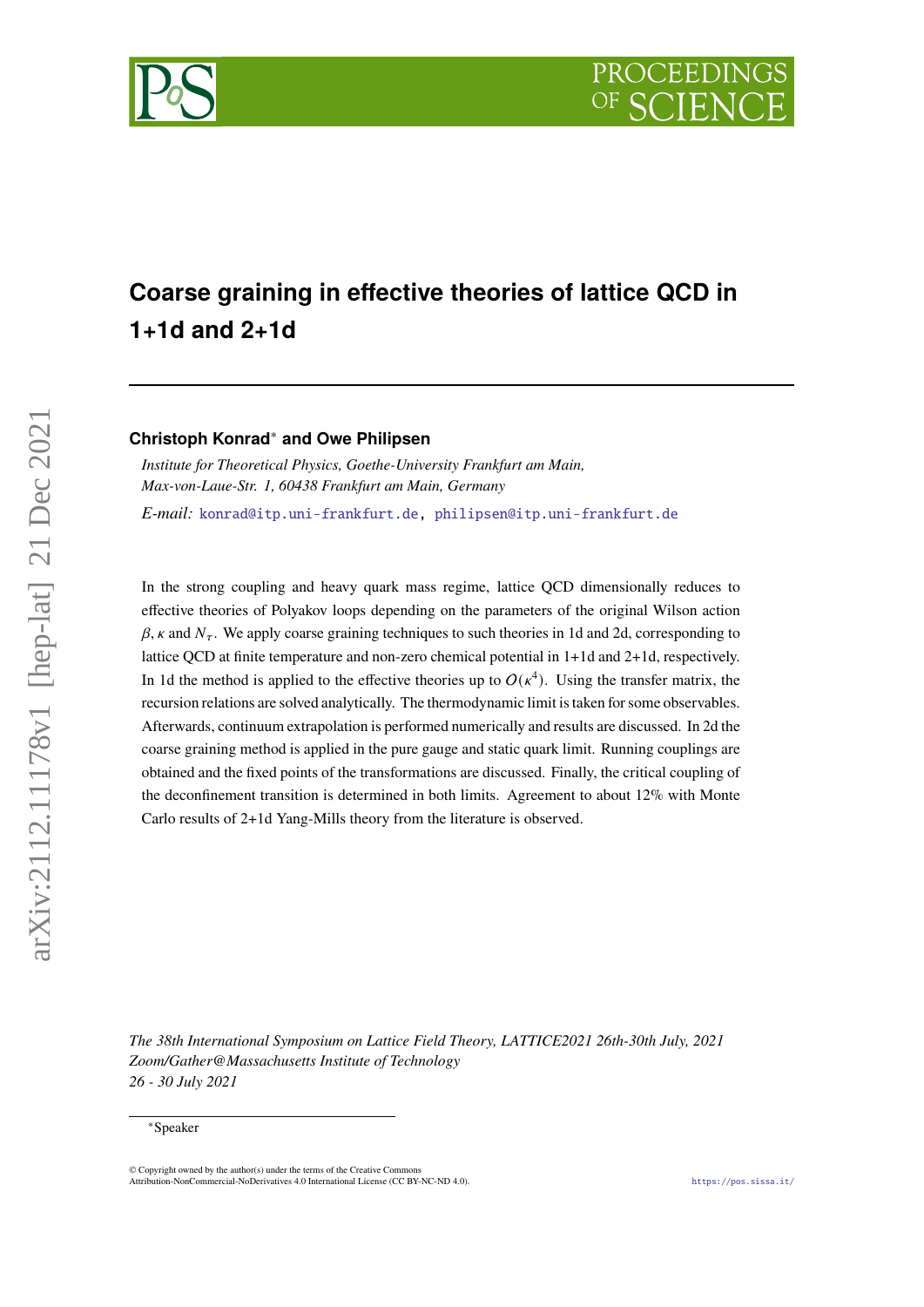### **1. Introduction**

The study of lattice QCD (LQCD) at non-zero chemical potential is still a difficult task due to the sign problem. Therefore, dimensionally reduced effective theories of LQCD with standard Wilson fermions at non-zero chemical potential have been derived by integrating out spatial gauge link variables after a combined expansion in the inverse coupling  $\beta$  and hopping parameter  $\kappa$ . The actions are expressed in terms of Polyakov loops and, thus, have significantly fewer degrees of freedom and a milder sign problem compared to the mother theory. Additionally, they can be interpreted as complex valued spin models [\[1–](#page-8-0)[4\]](#page-8-1). Here, we test coarse graining techniques on dimensionally reduced 1d and 2d effective theories, representing LQCD in 1+1d and 2+1d, respectively.

The running couplings of the effective theories in 1d are obtained up to order  $O(\kappa^4)$  for general number of colors  $N_c$ . Afterwards, the corresponding recursion relations are solved analytically resulting in a compact expression for the partition function in terms of the transfer matrix. This is used to calculate the pressure and baryon density at non-zero chemical potential.

For the 2d effective theories the running couplings are obtained in the pure gauge and static quark limit, respectively. In both cases the fixed point corresponding to the deconfinement transition is determined analytically. In the pure gauge limit our results for the critical coupling  $\beta_c$  agree with Monte-Carlo results of 2+1d Yang-Mills theory from the literature to about 12%.

#### **2. The effective theories**

To derive the effective theories one starts with the Wilson lattice action and integrates out the Grassmann fields. Next, integrating over spatial link variables defines an effective action  $S_{\text{eff}}$  [\[5\]](#page-9-0),

$$
Z = \int [dU_{\mu}] e^{-S_G[U_{\mu}]} \det Q[U_{\mu}] = \int [dU_0] e^{-S_{\text{eff}}[U_0]},
$$
  

$$
S_{\text{eff}}[U_0] = -\log \int [dU_i] e^{-S_G[U_0, U_i]} \det Q[U_0, U_i] = S_{G, \text{eff}} + S_{\text{stat}} + S_{\text{kin, eff}} ,
$$
 (1)

where det  $Q(U_\mu)$  is the quark determinant whereas  $S_{\text{G, eff}}, S_{\text{stat}}$  and  $S_{\text{kin, eff}}$  are the effective gauge, static quark and effective kinetic quark action, respectively. Gauge invariance then implies that  $S_{\text{eff}}$ is a functional of Polyakov loops  $S_{\text{eff}}[U_0] = S_{\text{eff}}[U]$  with  $U_{\vec{x}} := \prod_{\tau=0}^{N_{\tau}-1} U_0(\vec{x}, \tau)$  [\[1\]](#page-8-0).

### **2.1 The effective gauge action**

The strong coupling expansion is implemented by a character expansion of the plaquette action [\[6\]](#page-9-1). In 1+1d the exact solution of pure gauge theory has been known for many decades [\[7\]](#page-9-2). In a similar manner, the 1d effective gauge action can be derived without further approximations. Then, the spatial link integrals can be performed. The effective gauge action is given by [\[1\]](#page-8-0)

$$
S_{\text{G, eff}} = -\sum_{\langle \vec{x}, \vec{y} \rangle} \log \sum_{r} \lambda_r \chi_r(U_{\vec{x}}^{\dagger}) \chi_r(U_{\vec{y}}) , \qquad (2)
$$

with  $\chi_r$  being the character of the irreducible representation r. The couplings  $\lambda_r$  are expressed in terms of the fundamental coefficients of the character expansion  $u(\beta)$ . In higher dimensions the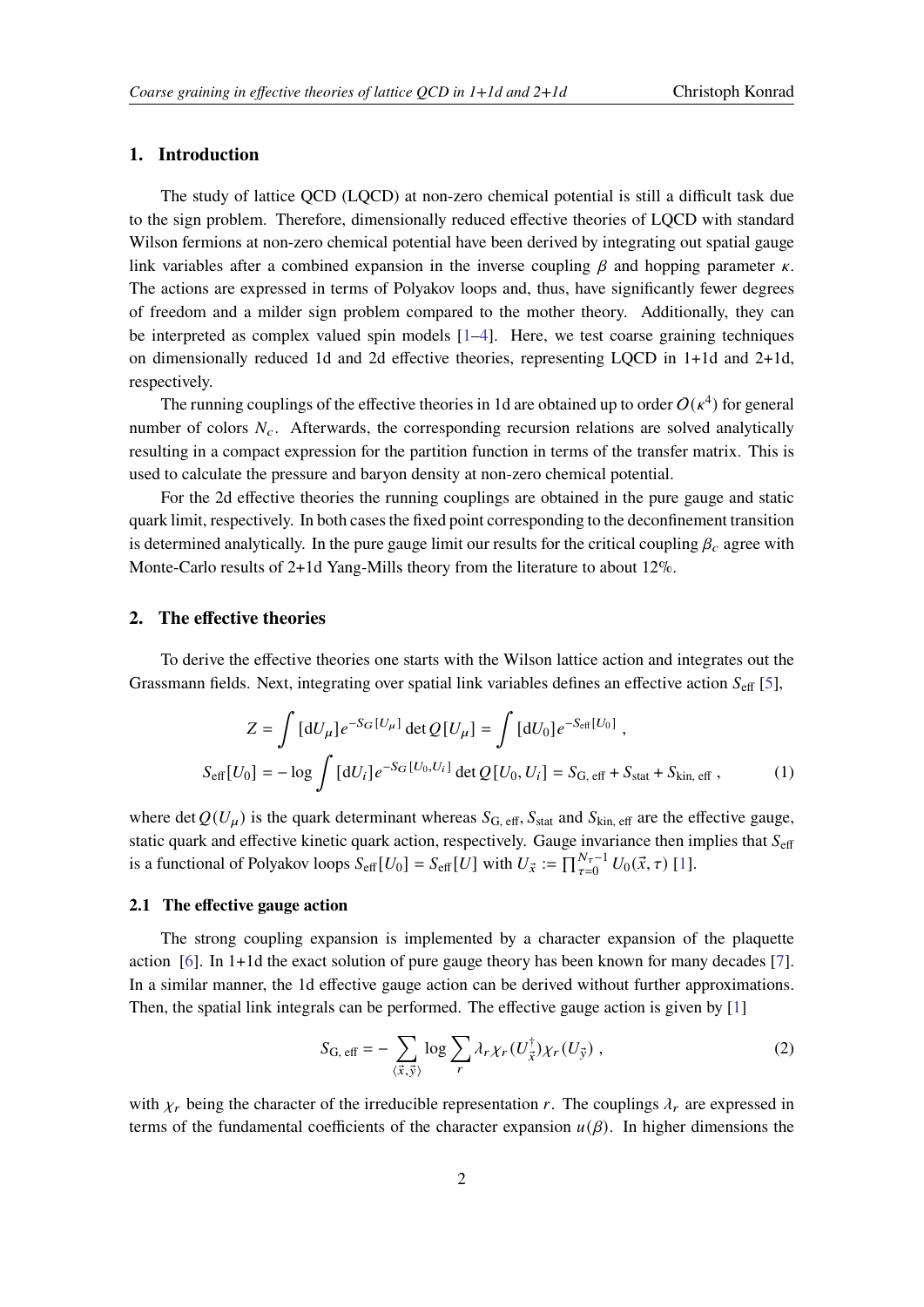couplings  $\lambda_r$  obtain additional corrections in terms of the  $u(\beta)$  and long-range interactions appear in  $S_{\text{G, eff}}$  [\[1\]](#page-8-0). Taking kinetic quarks into account leads to similar corrections in  $\kappa$  to the couplings and results in new interaction terms. When considering higher dimensions or including kinetic quarks,  $S_{\text{G, eff}}$  is usually truncated to include only the few lowest dimensional representations. In the simplest non-trivial case only the fundamental representation is considered [\[8\]](#page-9-3),

$$
S_{\text{G, eff}} = -\sum_{\langle \vec{x}, \vec{y} \rangle} \log \left( 1 + \lambda_f L_{\vec{x}} L_{\vec{y}}^* + \lambda_f L_{\vec{y}} L_{\vec{x}}^* \right) \quad \text{with} \quad \chi_f \left( U_{\vec{x}} \right) =: L_{\vec{x}} . \tag{3}
$$

#### **2.2 The effective quark action**

To derive the effective quark action, det Q is split into the static determinant det  $Q_{stat}$  and the kinetic quark determinant det  $Q_{\text{kin}}$  according to det  $Q = \text{det } Q_{\text{stat}}$  det  $Q_{\text{kin}}$ . The former can be evaluated exactly for  $N_f$  degenerate quark flavors [\[5\]](#page-9-0),

$$
\det Q_{\text{stat}} = \prod_{\vec{x}} \det \left( 1 + h_1 U_{\vec{x}} \right)^{2N_f} \det \left( 1 + \bar{h}_1 U_{\vec{x}}^{\dagger} \right)^{2N_f} := \prod_{\vec{x}} \det Q_{\text{stat}}^{\text{loc}}(U_{\vec{x}}) = e^{-S_{\text{stat}}}, \quad (4)
$$

with  $h_1 = (2\kappa)^{N_{\tau}} e^{N_{\tau} a \mu}$  and  $\bar{h}_1 = (2\kappa)^{N_{\tau}} e^{-N_{\tau} a \mu}$ .

The kinetic quark determinant has to be expanded in  $\kappa$  to perform the integration over the spatial link integrals. Usually, this is done using the trace-log identity  $det(\cdot) = exp Tr log(\cdot)$  as well as expanding the exponential and logarithm to the desired order. After applying resummation techniques an effective kinetic quark action  $S_{kin, eff}$  is obtained. It is expressed in terms of rational functions of temporal Wilson lines,

$$
W_{nm\bar{n}\bar{m}}(U_{\vec{x}}) = \text{Tr}\,\frac{(h_1 U_{\vec{x}})^m}{(1 + h_1 U_{\vec{x}})^n} \frac{(\bar{h}_1 U_{\vec{x}}^\dagger)^{\bar{m}}}{(1 + \bar{h}_1 U_{\vec{x}}^\dagger)^{\bar{n}}}, \quad W_{nm\bar{n}\bar{m}}^\pm = W_{nm00} \pm W_{00\bar{n}\bar{m}} \,,\tag{5}
$$

which can also be represented in terms of the Polyakov loop [\[3–](#page-8-2)[5\]](#page-9-0). To leading order in  $\kappa$  the effective kinetic quark action  $S_{kin, eff}$  reads [\[3,](#page-8-2) [4,](#page-8-1) [8\]](#page-9-3)

<span id="page-2-0"></span>
$$
S_{\text{kin, eff}} = 2h_2 \sum_{\langle \vec{x}, \vec{y} \rangle} W_{1111}^-(U_{\vec{x}}) W_{1111}^-(U_{\vec{y}}) \quad \text{with} \quad h_2 = N_f N_\tau \kappa^2 / N_c \ . \tag{6}
$$

At  $O(\kappa^{2n})$  the non-local behavior of det  $Q_{\text{kin}}$  implies long-range and multipoint interaction terms over a taxi driver distance *n* in  $S_{kin, eff}$  [\[3,](#page-8-2) [4\]](#page-8-1). In 1d [\[2\]](#page-8-3) and 3d [\[3\]](#page-8-2) the effective action is known to  $O(\kappa^4)$ , whereas in the cold and dense limit in 3d it has been derived to  $O(\kappa^8)$  [\[4\]](#page-8-1).

In the remaining parts of this work vector arrows are not written explicitly anymore.

## **3. Coarse graining of the 1d effective theories**

The effective action is a functional of traced powers of Polyakov loops living on the spatial coordinates of the lattice. We can interpret those as continuous and complex-valued spin variables [\[1\]](#page-8-0). This suggests the use of renormalization schemes that have previously been applied to Ising-type systems. For the 1d effective theory with only nearest neighbor interactions this corresponds to integrating out every second lattice site. By contrast, next-to-nearest neighbor interactions require integrating out every second pair of lattice sites [\[6\]](#page-9-1).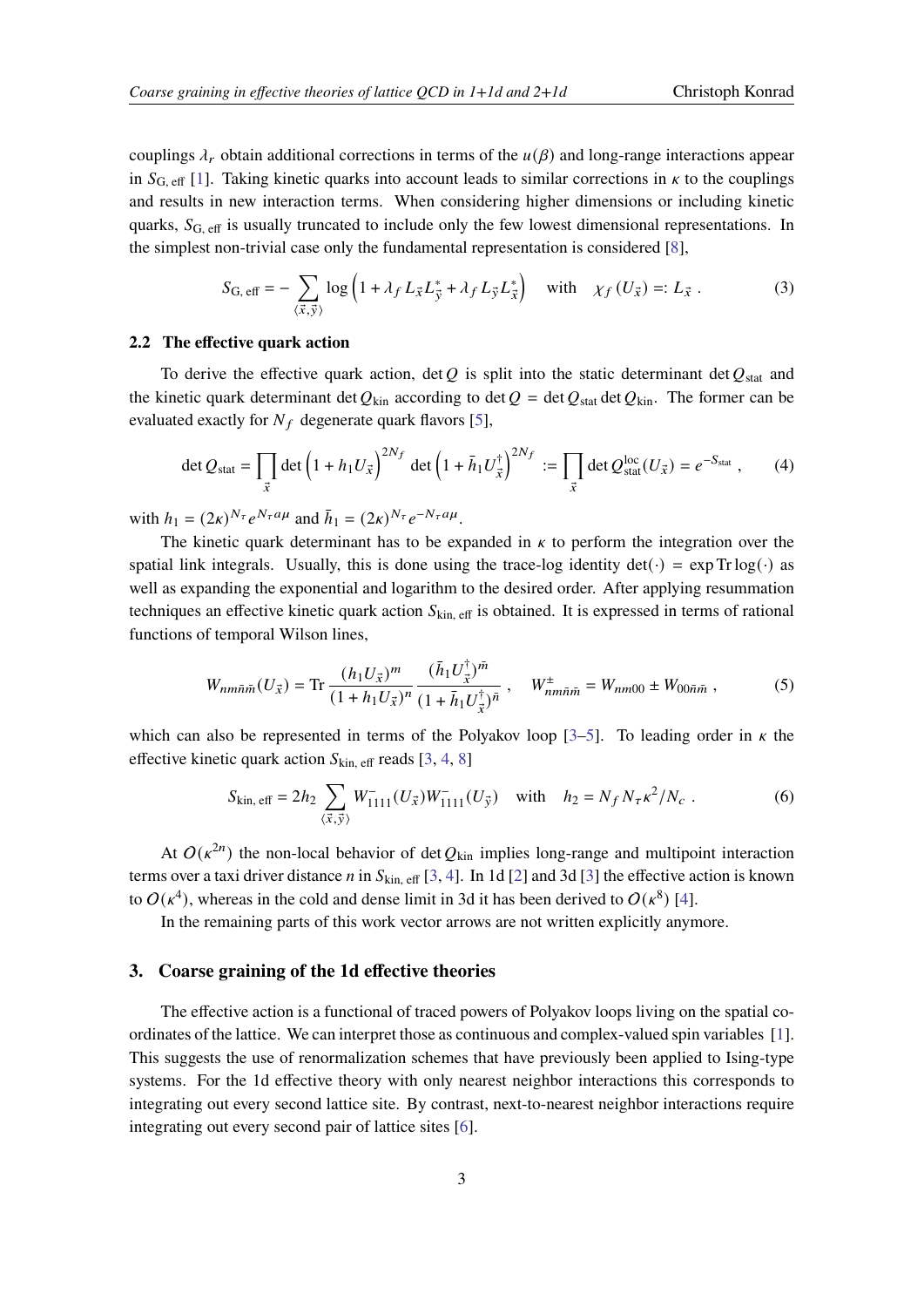#### **3.1 The static quark limit**

Because the static determinant depends only on temporal links, the partition function for static quarks is simply determined by including det  $Q_{stat}$  into the integrand and no truncation of the sum over irreducible representations is necessary. Typically, a renormalized action includes all possible combinations of field interactions. Thus, we choose the recursion approach

$$
Z = \int [dU_x]^{(n)} \det Q_{\text{stat}}^{(n)} \prod_{x=1}^{N_s^{(n)}} \sum_{r,r'} \lambda_{rr'}^{(n)} \chi_r(U_x) \chi_{r'}(U_{x+1}^{\dagger}) \text{ with } \lambda_{rr'}^{(0)} = \lambda_r \delta_{rr'} . \tag{7}
$$

After iterating the renormalization procedure once, we find the running couplings,

$$
\lambda_{r_1 r_2}^{(n+1)} = \sum_{r_1', r_2'} \lambda_{r_1 r_1'}^{(n)} \lambda_{r_2' r_2}^{(n)} \int dU \det Q_{\text{stat}}^{\text{loc}}(U) \chi_{r_1'}(U^{\dagger}) \chi_{r_2'}(U) . \tag{8}
$$

In the pure gauge limit det  $Q_{stat}^{loc} = 1$ . Thus the gauge integral in [\(8\)](#page-3-0) can be solved with the orthogonality relation for irreducible characters. Then one finds the solution to the renormalization scheme,

<span id="page-3-0"></span>
$$
\lambda_{rr'}^{(n)} = \delta_{rr'} \lambda_r^{2^n} , \quad Z = \sum_r \lambda_r^{N_s} , \qquad (9)
$$

in agreement with the exact solution of 1+1d pure gauge theory, if  $N_s$  is a power of two [\[6,](#page-9-1) [7\]](#page-9-2).

#### **3.2 Next-to-leading order corrections**

In the next scenario we include kinetic quarks to  $O(\kappa^4)$  in our theory. Taking into account the next-to-nearest neighbor interactions, we integrate out every second pair of lattice sites.  $S_{kin, eff}$  is of the generic form [\[2](#page-8-3)[–4\]](#page-8-1)

$$
S_{\text{kin, eff}} = \sum_{x} s_{\kappa^2} (U_x, U_{x+1}) + \sum_{x} s_{\kappa^4} (U_x, U_{x+1}, U_{x+2}) \tag{10}
$$

To perform the gauge integrals the Boltzmann weight is expanded to  $O(\kappa^4)$ ,

$$
Z = \int [dU] \det Q_{stat} \prod_{\substack{x=1 \ x \text{ mod } 2=0}}^{N_s} \sum_{r_{x-1}} \lambda_{r_{x-1}} \chi_{r_{x-1}} (U_{x-1}) \chi_r (U_x^{\dagger}) \sum_{r_x} \lambda_{r_x} \chi_{r_x} (U_x) \chi_r (U_{x+1}^{\dagger})
$$
  
\n
$$
\times \left(1 - s_{\kappa^2} (U_{x-1}, U_x) - s_{\kappa^4} (U_{x-1}, U_x, U_{x+1}) + s_{\kappa^2}^2 (U_{x-1}, U_x) \right)
$$
  
\n
$$
\times \left(1 - s_{\kappa^2} (U_x, U_{x+1}) - s_{\kappa^4} (U_x, U_{x+1}, U_{x+2}) + s_{\kappa^2}^2 (U_x, U_{x+1})\right) + O(\kappa^6)
$$
  
\n
$$
= \int [dU] \det Q_{stat} \prod_{\substack{x=1 \ x \text{ mod } 2=0}}^{N_x} \sum_{\substack{r_1, v_2, v_3, v_4 \\ r_1, r_2, r_3, r_4}} h_{r_1}^{r_1 r_2 r_3 r_4} \chi_{r_1} (U_{x-1}) \chi_{r_2} (U_x^{\dagger}) \chi_{r_3} (U_x) \chi_{r_4} (U_{x+1}^{\dagger})
$$
  
\n
$$
\times W_{v_1} (U_{x-1}) W_{v_2} (U_x) W_{v_3} (U_{x+1}) W_{v_4} (U_{x+2}), \qquad (11)
$$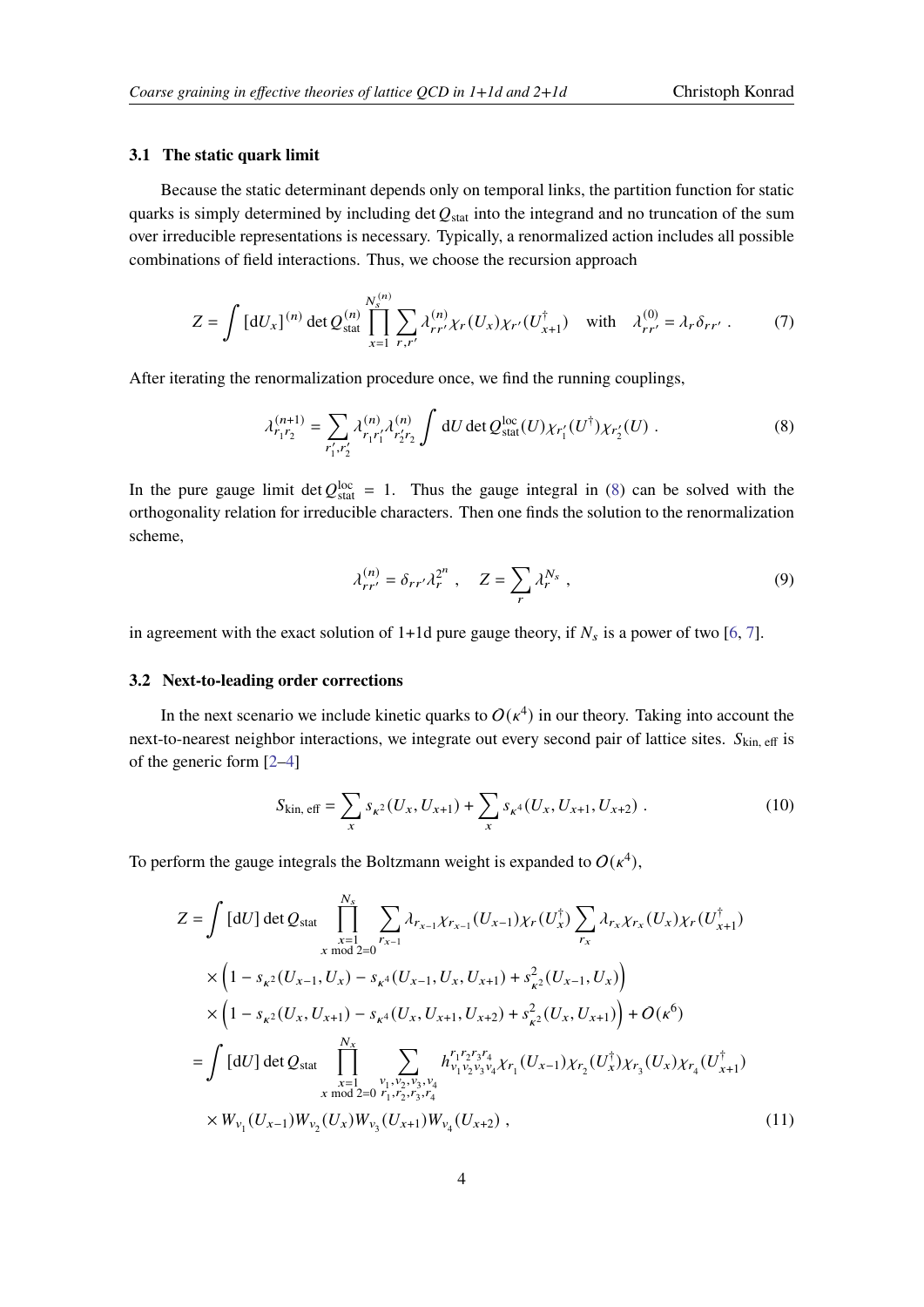where we introduced the coupling tensor **h** and the indices  $v_i$  carry the information of the powers and indices of the fractional Wilson loops [\(5\)](#page-2-0). After substituting  $h \to h^{(n)}$  and integrating out every second pair  $(U_{x-1}, U_x)$  one finds the running couplings,

$$
h_{\nu_1 \nu_2 \nu_3 \nu_4}^{r_1 r_2 r_3 r_4(n+1)} = \sum_{\substack{\nu_1', \nu_2', \nu_3', \nu_4' \\ r_1', r_2', r_3', r_4'}} h_{\nu_1 \nu_2 \nu_3' \nu_4'}^{r_1 r_2 r_3 r_4'(n)} h_{\nu_1' \nu_2' \nu_3 \nu_4}^{r_1' r_2' r_3' r_4'(n)} \left( \int dU \det Q_{\text{stat}}^{\text{loc}}(U) W_{\nu_1'}(U) W_{\nu_3'}(U) \chi_{r_4'}(U^{\dagger}) \chi_{r_1'}(U) \right) \right)
$$
  
 
$$
\times \left( \int dU \det Q_{\text{stat}}^{\text{loc}}(U) W_{\nu_2'}(U) W_{\nu_4'}(U) \chi_{r_2'}(U^{\dagger}) \chi_{r_3'}(U) \right) . \tag{12}
$$

#### **3.3 Evaluation of the renormalization scheme**

The expressions for the running couplings have a common structure. Any of them can be cast in a quadratic matrix recursion relation,

<span id="page-4-0"></span>
$$
\mathbf{h}^{(n+1)} = \mathbf{h}^{(n)} \mathbf{g} \mathbf{h}^{(n)} \tag{13}
$$

where  $\mathbf{h}^{(n)}$  describes the running couplings, and the entries of **g** are given by the gauge integrals appearing in the recursion relations. It is quickly solved by

$$
\boldsymbol{h}^{(n)} = \left(\boldsymbol{h}^{(0)}\boldsymbol{g}\right)^{2^{n}-1}\boldsymbol{h}^{(0)}\ .
$$
 (14)

If we assume that the spatial volume in lattice units is a power of two,  $N_s = 2^{n_s}$ , with periodic boundary conditions, the partition function can be calculated with the help of [\(14\)](#page-4-0) and is given by

$$
Z = \sum_{ij} h_{ij}^{(n_x)} g_{ji} = \text{Tr}\,\boldsymbol{h}^{(n_s)}\boldsymbol{g} = \text{Tr}\left[\left(\boldsymbol{h}^{(0)}\boldsymbol{g}\right)^{N_s}\right] = \text{Tr}\left[\left(\boldsymbol{g}\boldsymbol{h}^{(0)}\right)^{N_s}\right].
$$
 (15)

This solution allows us to take the thermodynamic limit. The remaining gauge integrals involve class functions only and can be performed analytically in the Polyakov gauge [\[9,](#page-9-4) [10\]](#page-9-5).

In the following we are interested in the pressure  $p$  and baryon density  $n<sub>B</sub>$  at non-zero chemical potential in the continuum for  $N_f = 1$  and  $N_c = 3$ . For static quarks representations with labels  $0 \le p, q \le 5$  are included in the gauge action. To set the scale we assume that the string tension  $\sigma$ depends only weakly on  $\kappa$ , as in previous discussions on the 3d effective theory [\[4\]](#page-8-1). This allows us to use  $\sigma$  in the pure gauge limit,  $a^2\sigma = -\log u_f$  [\[11\]](#page-9-6). Afterwards, the observables are fitted to a second-degree polynomial in the lattice spacing  $a$ . For the continuum extrapolation, 11 equidistant points in the interval  $\sqrt{\sigma}a \in [0.5, 1]$  in the static quark limit and  $\sqrt{\sigma}a \in [0.9, 1.4]$  for non-static quarks are used [\[3,](#page-8-2) [4\]](#page-8-1).

In the static quark limit (figure [1\)](#page-5-0) the hopping parameter  $\kappa$  is chosen to satisfy  $\kappa(\beta) < 10^{-2}$  for all values of beta. Thus, we set the baryon mass  $\frac{mg}{\sqrt{g}}$  $\frac{\partial B}{\partial \sigma}$  = 25. Both plots show the same qualitative behavior as found in the effective theory in 3 spatial dimensions. The silver blaze property [\[12,](#page-9-7) [13\]](#page-9-8) can be observed, but no first-order transition at non-zero temperature is found [\[3,](#page-8-2) [4\]](#page-8-1).

In figure [2](#page-6-0) the continuum extrapolated pressure is compared to different orders of the effective theories in *k* with  $T/\sqrt{\sigma} = 0.15$  and varying baryon masses. As shown in figure [2a,](#page-6-0) at high baryon masses ( $m_B/\sqrt{\sigma} = 25$ ) leading order corrections are negligible. Approaching lower masses  $(m_B/\sqrt{\sigma} = 10)$  first disagreements become apparent, which further increase when going to even<br> $(m_B/\sqrt{\sigma} = 10)$  first disagreements become apparent, which further increase when going to even smaller baryon masses ( $m_B/\sqrt{\sigma} = 5$ ). In contrast, differences between leading and next-to-leading order (figure [2b\)](#page-6-0) can only be observed for relatively light baryons ( $m_B/\sqrt{\sigma} = 5$ ).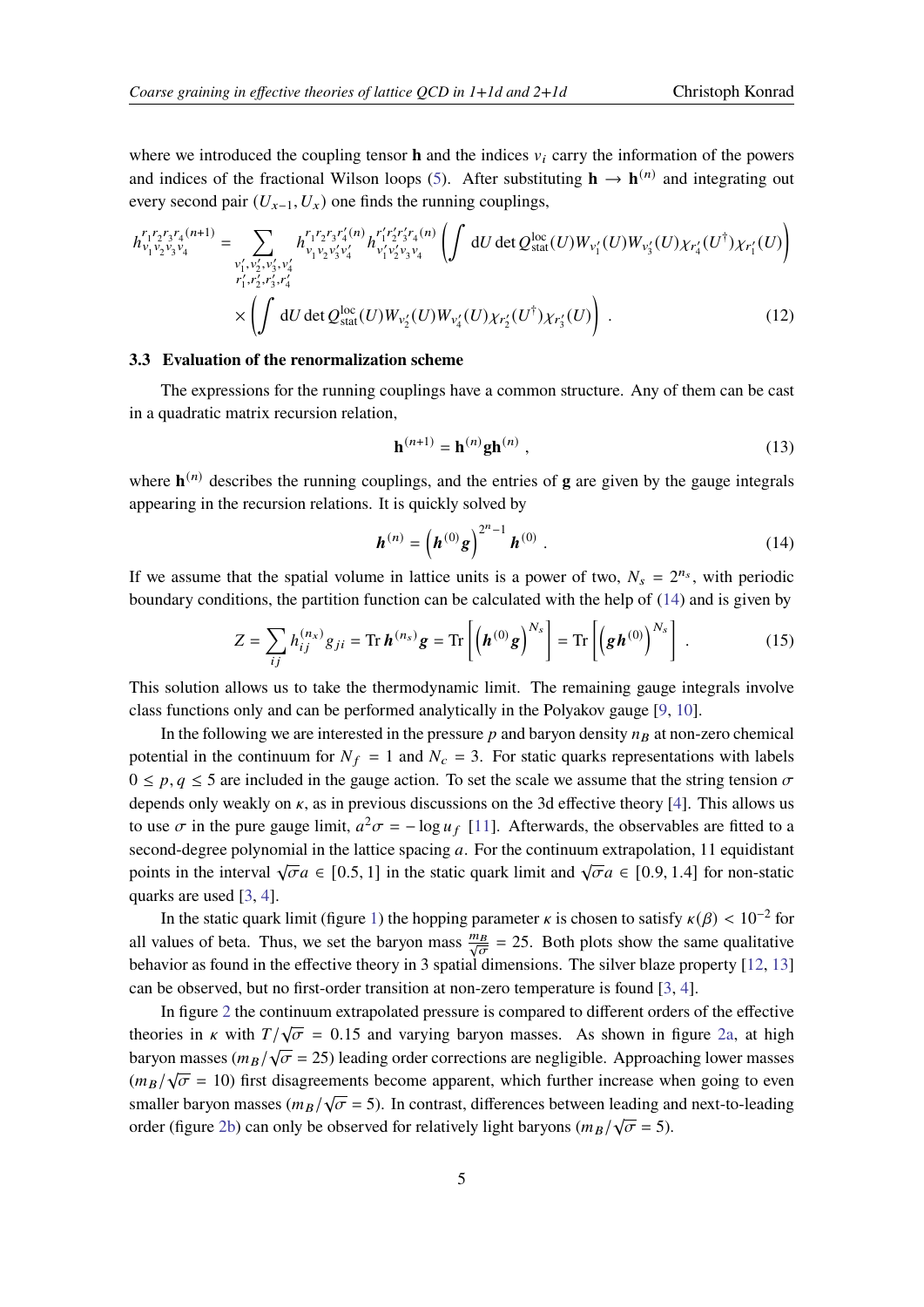<span id="page-5-0"></span>

**(a)** The continuum extrapolated pressure for varying temperatures and static quarks.

**(b)** The continuum extrapolated baryon density for varying temperatures and static quarks.

**Figure 1:** Comparison of the pressure and baryon density vs. the baryon chemical potential in the static  $\overline{A}$ quark limit for  $N_f = 1$ ,  $m_B/\sqrt{\sigma} = 25$ ,  $N_c = 3$  and varying temperatures.

## **4. Coarse graining of the 2d effective theories**

In 2d renormalization group transformations are known to typically induce long range and multipoint interactions. To partially capture this behavior we allow next-to-nearest neighbor interactions, denoted by  $[x, y]$ . Analogously to the 2d Ising model [\[14\]](#page-9-9) the effective theories are renormalized by integrating out lattice sites in a checkerboard pattern. Note that next-to-nearest neighbor interactions start at  $O(u_f^{2N_\tau+2})$  [\[1\]](#page-8-0).

## **4.1 Pure gauge theory**

The partition function with the recursion approach reads

$$
Z = \int \left[ dU \right]^{(n)} \prod_{\langle x, y \rangle^{(n)}} \left( 1 + \lambda_f^{(n)} \left( L_x L_y^{\dagger} + L_y L_x^{\dagger} \right) \right) \prod_{[x, y]^{(n)}} \left( 1 + \lambda_{2, f}^{(n)} \left( L_x L_y^{\dagger} + L_y L_x^{\dagger} \right) \right) + O(u^{2N_\tau + 4}) \tag{16}
$$

To obtain the running couplings we consider a specific lattice site, say  $x$ , that we want to integrate out. Here we denote the product of the eight interaction terms between  $x$  and its neighbors with  $A(U_x)$ . All terms of order  $O(u_f^{2N_\tau+4})$  in  $A(U_x)$  are neglected and the remaining integrals can be solved with the orthogonality relation for irreducible characters. Afterwards,  $A(U_x)$  can be rewritten into a product form [\[14\]](#page-9-9),

$$
\int dU_x A(U_x) = \left(1 + \lambda_f^{(n)2} (L_{x+e_1} L_{x-e_1}^{\dagger} + L_{x-e_1} L_{x+e_1}^{\dagger})\right) \left(1 + \lambda_f^{(n)2} (L_{x-e_1} L_{x-e_2}^{\dagger} + L_{x-e_2} L_{x-e_1}^{\dagger})\right) \times \left(1 + \lambda_f^{(n)2} (L_{x+e_2} L_{x-e_1}^{\dagger} + L_{x-e_1} L_{x+e_2}^{\dagger})\right) \left(1 + \lambda_f^{(n)2} (L_{x+e_2} L_{x-e_2}^{\dagger} + L_{x-e_2} L_{x+e_2}^{\dagger})\right) \times \left(1 + \lambda_f^{(n)2} (L_{x+e_1} L_{x+e_2}^{\dagger} + L_{x+e_2} L_{x+e_1}^{\dagger})\right) \left(1 + \lambda_f^{(n)2} (L_{x+e_1} L_{x-e_2}^{\dagger} + L_{x-e_2} L_{x+e_1}^{\dagger})\right) \n+ O(u_f^{3N_\tau}). \tag{17}
$$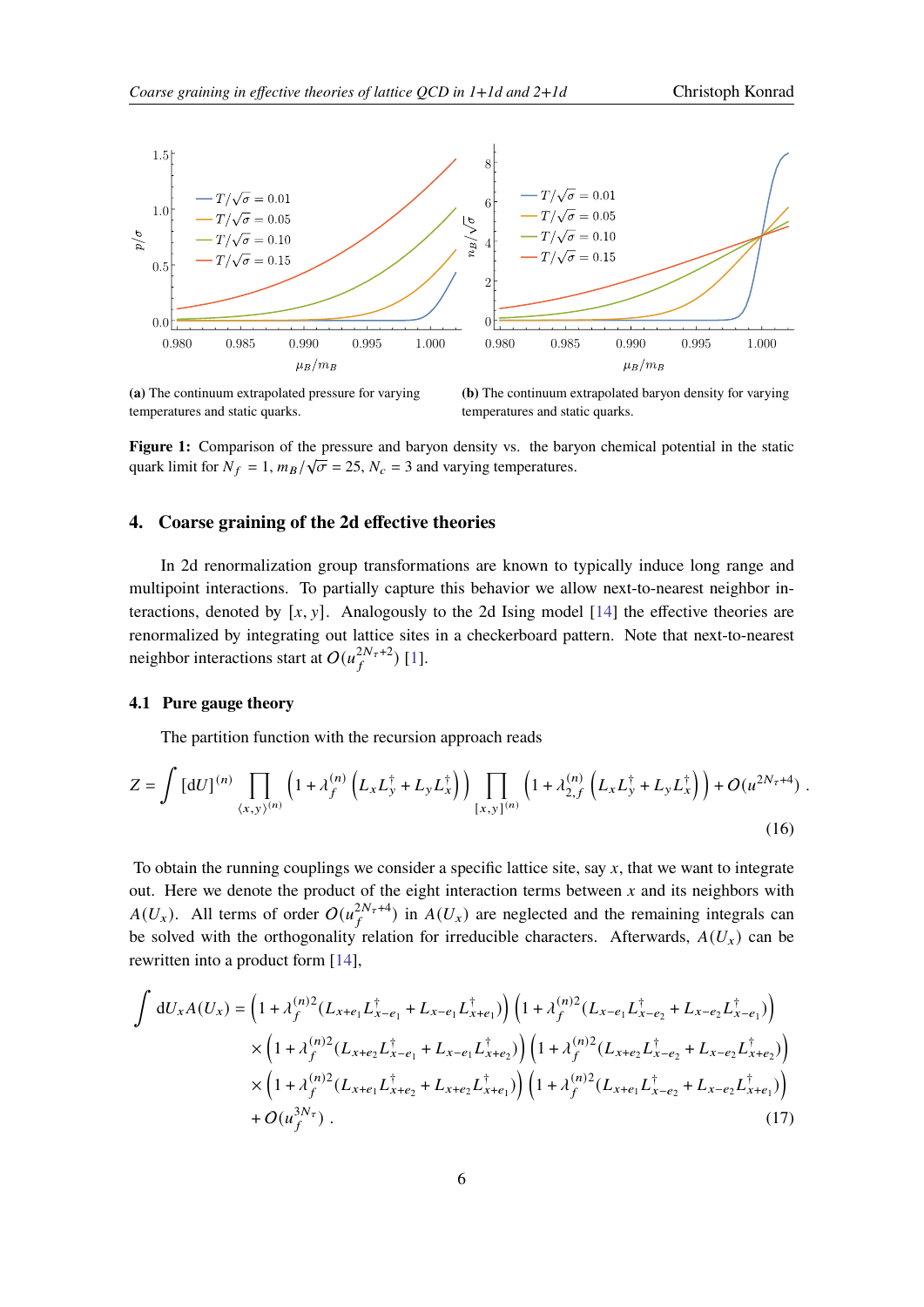<span id="page-6-0"></span>

**(a)** The pressure in the static quark limit (dashed lines) and to  $O(\kappa^2)$  (solid lines) for different baryon masses.

**(b)** The pressure to  $O(\kappa^2)$  (dashes lines) and  $O(\kappa^4)$ (solid lines) for different baryon masses.

**Figure 2:** The continuum extrapolated pressure vs. the baryon chemical potential for different orders in the heavy quark expansion for  $N_f = 1, T/\sqrt{\sigma} = 0.15, N_c = 3$  and varying baryon masses.

After putting the products back into the partition function, the factors describe interactions between the remaining lattice sites at distances  $|x - y| = 2a$  and  $|x - y| = \sqrt{2}a$ . The coupling strength of the former is given by  $\lambda_f^{(n)2}$ . For the latter the rotational symmetry of the system implies that the interaction appears twice. An additional contribution originates from the initial diagonal interactions between non-integrated lattice sites. After rotating the renormalized lattice by  $\pi/4$  the running couplings read

$$
\lambda_f^{(n+1)} = 2\lambda_f^{(n)2} + \lambda_{2,f}^{(n)} \quad \text{and} \quad \lambda_{2,f}^{(n+1)} = \lambda_f^{(n)2} . \tag{18}
$$

#### **4.2 Static quark limit**

Now the static quark determinant is included into our description of the 2d effective theory. The previous section we allow interactions over a distance  $\sqrt{2}a$ . The renormalization scheme will be accurate to the order  $O(u_f^{vN_\tau} \kappa^{wN_\tau})$  with  $v + w = 2$ . For static quarks in 1d it was found that renormalization implies mixed terms between the different representations. Here this is applied to both the nearest neighbor and next-to-nearest neighbor interactions, respectively. This leads to

$$
Z = \int [dU]^{(n)} \det Q_{stat}^{(n)} \prod_{\langle x, y \rangle^{(n)}} \left( 1 + \lambda_{1,1}^{(n)} (L_x + L_y) + \lambda_{1,2}^{(n)} (L_x^{\dagger} + L_y^{\dagger}) + \lambda_{1,3}^{(n)} L_x L_y + \lambda_{1,4}^{(n)} L_x^{\dagger} L_y^{\dagger} + \lambda_{1,5}^{(n)} (L_x L_y^{\dagger} + L_y L_x^{\dagger}) \right) \prod_{[x,y]} \left( 1 + \lambda_{2,1}^{(n)} (L_x + L_y) + \lambda_{2,2}^{(n)} (L_x^{\dagger} + L_y^{\dagger}) + \lambda_{2,3}^{(n)} L_x L_y + \lambda_{2,4}^{(n)} L_x^{\dagger} L_y^{\dagger} + \lambda_{2,5}^{(n)} (L_x L_y^{\dagger} + L_y L_x^{\dagger}) \right) + O(u^{2N_{\tau}+4}).
$$
\n(19)

As in the previous section we integrate out the lattice sites in a checkerboard pattern. Before we do this, it is useful to define the gauge integral

$$
o(j,k) := \int dU \det Q_{\text{stat}}^{\text{loc}} L^{j} L^{\dagger k} = \int dU L^{j} L^{\dagger k} + O(\kappa^{N_{\tau}}) \tag{20}
$$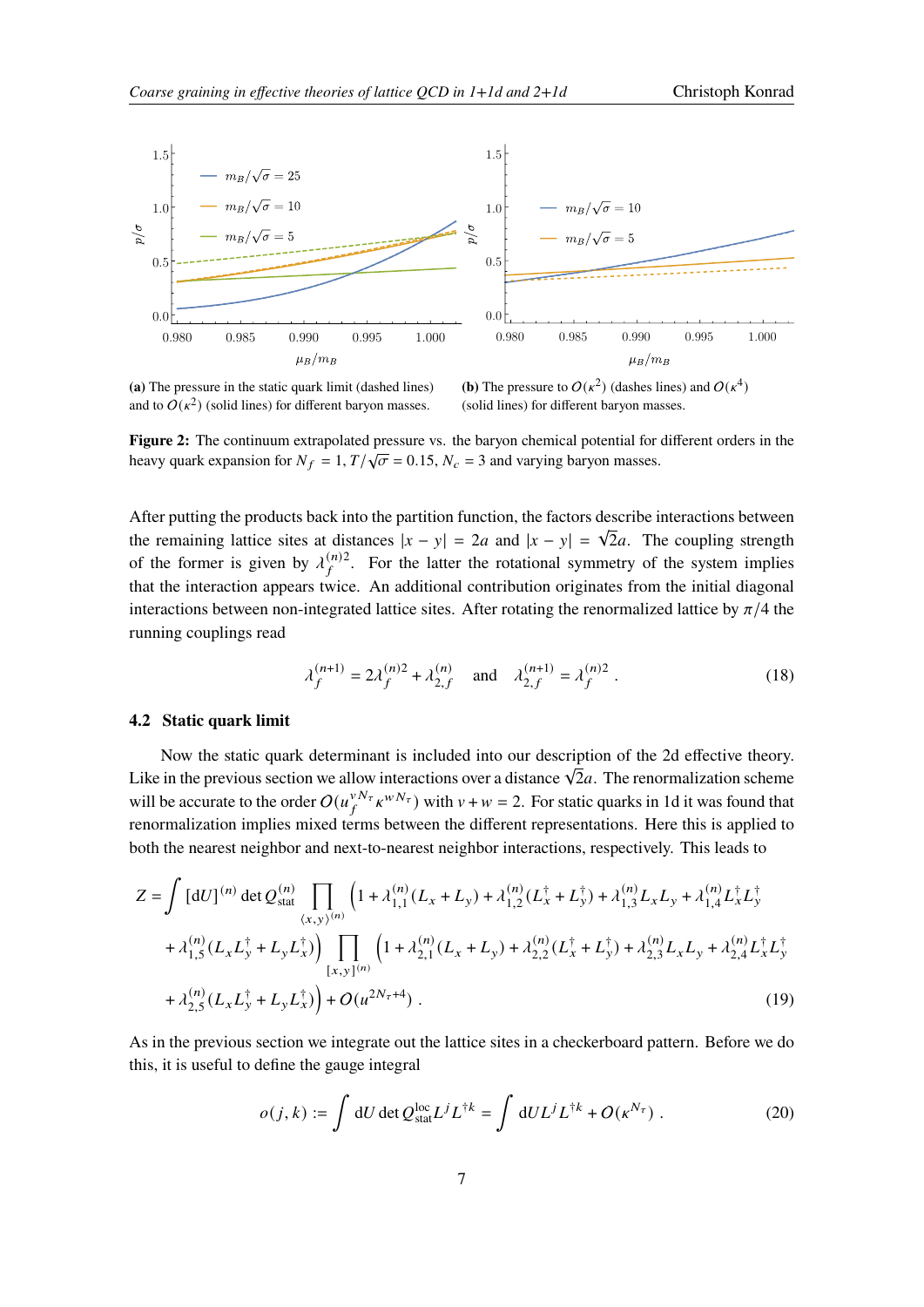The following steps are now analogous to the pure gauge limit. First, the product of the interaction terms of a single lattice site with all its neighbors is truncated at  $O(u_f^{v\bar{N}_{\tau}} \kappa^{wN_{\tau}})$  with  $v + w = 3$ . Afterwards, it is brought back into product form and the renormalized lattice is rotated by  $\pi/4$  [\[14\]](#page-9-9). After pulling out a factor of  $o(0, 0)$  one finds the running couplings

$$
\lambda_{1,5}^{(n+1)} = 2 \frac{o(1,1)}{o(0,0)} \lambda_{1,5}^{(n)2} + \lambda_{2,5}^{(n)}, \quad \lambda_{2,5}^{(n+1)} = \frac{o(1,1)}{o(0,0)} \lambda_{1,5}^{(n)2} \,. \tag{21}
$$

Note, that the couplings  $\lambda_{1,1}^{(n)}$  $\lambda_{1,1}^{(n)}, \lambda_{1,2}^{(n)}$  $\lambda_{1,2}^{(n)}, \lambda_{2,1}^{(n)}$  $\chi_{2,1}^{(n)}$  and  $\lambda_{2,2}^{(n)}$  $_{2,2}^{(n)}$  are always of order  $O(u_f^{vN_\tau} \kappa^{wN_\tau})$  with  $v + w = 3$ and can therefore be disregarded. From the remaining running couplings one finds the non-trivial fixed point,

<span id="page-7-0"></span>
$$
\left(\lambda_{1,5}^{(n)}, \lambda_{2,5}^{(n)}\right) = \left(\frac{o(0,0)}{3o(1,1)}, \frac{o(0,0)}{9o(1,1)}\right) .
$$
\n(22)

To drive the analytical evaluation further we replace the initial next-to-nearest neighbor coupling  $\lambda_{2,f}$  by  $\lambda_f^2$ . Then, the fixed point relation [\(22\)](#page-7-0) is reduced to  $\lambda_f(\beta_c) = \frac{o(0,0)}{3o(1,1)}$  $\frac{\partial (0,0)}{\partial \rho(1,1)}$ , which can be inverted numerically to find the critical inverse coupling  $\beta_c$ .

### **4.3 The deconfinement transition**

<span id="page-7-1"></span>To test the effective theory in the pure gauge limit with  $N_c = 3$  and  $N_{\tau} = 2, \ldots, 5$  we compare  $\beta_c$  with literature values from simulations of 2+1d Yang-Mills theory, taken from [\[15\]](#page-9-10), in table [1.](#page-7-1) There, the solutions for  $\beta_c$  are listed with their respective literature values  $\beta_c$  lit as well as their relative deviations  $|\Delta \beta_c|/\beta_c$ , lit =  $|\beta_c - \beta_c|$ , lit. Our results in the pure gauge limit (table [1\)](#page-7-1) reproduce the literature values with an accuracy of about 12%.

| $N_\tau$      | $\beta_c$ | $\beta_{c, \text{lit}}$ | $ \Delta \beta_c /\beta_c$ , lit in % |
|---------------|-----------|-------------------------|---------------------------------------|
| $\mathcal{L}$ | 8.9267    | 8.1489                  | 9.5449                                |
| $\mathcal{E}$ | 12.6488   | 11.3711                 | 11.2365                               |
|               | 16.3067   | 14.7170                 | 10.8021                               |
| .5            | 19.9532   | 18.1310                 | 10.0501                               |

**Table 1:** Critical inverse coupling  $\beta_c$  for SU(3) in the pure gauge limit. The literature values are taken from [\[15\]](#page-9-10).

In figure [3](#page-8-4) it can be observed that an increasing chemical potential reduces the value of  $\beta_c$ . As this corresponds at fixed  $N_{\tau}$  to a lower critical temperature, this is consistent with today's knowledge on the QCD phase diagram in 3+1d [\[16\]](#page-9-11).

It is important to note that the renormalization scheme becomes less accurate at  $\mu_B/m_B \approx 1 \approx$  $h_1$  as the order of the transformation can be rewritten as  $O(u_f^{vN_\tau} \kappa^{wN_\tau}) = O(u_f^{vN_\tau} h_1^{w_1})$  $\frac{w_1}{1} \bar{h}_1^{w_2}$ ) with  $v + w = 2 = v + w_1 + w_2.$ 

## **5. Conclusion**

Coarse graining techniques were applied to dimensionally reduced effective theories of 1+1d and 2+1d lattice QCD for heavy quarks. For the 1d effective theories the recursion relations of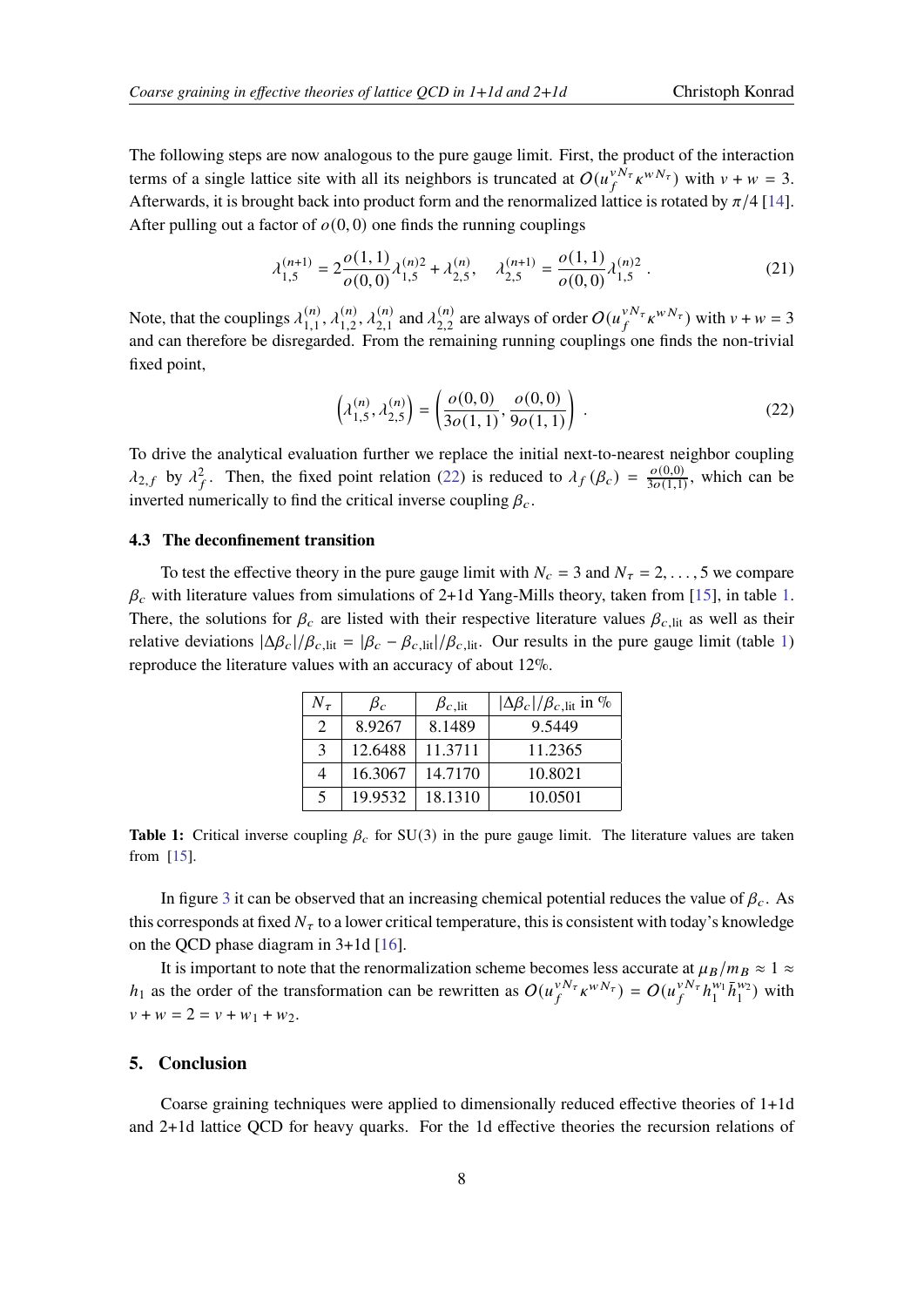<span id="page-8-4"></span>

**Figure 3:** The critical inverse coupling  $\beta_c$  in the static quark limit for  $N_c = 3$  and  $\kappa = 0.01$  vs. the baryon chemical potential  $\mu_B / m_B$  for  $N_\tau = 2, \ldots, 5$ .

the running couplings were solved analytically using the transfer matrix. Afterwards, continuum extrapolation was performed numerically for some intensive observables. For the 2d effective theories coarse graining was applied in the pure gauge and static quark limit, respectively. The pure gauge critical couplings agree to about 12% with simulation results of 2+1d Yang-Mills theory from the literature.

### **Acknowledgments**

The authors acknowledge support by the Deutsche Forschungsgemeinschaft (DFG, German Research Foundation) through the CRC-TR 211 'Strong-interaction matter under extreme conditions' project number 315477589 - TRR 211 and by the State of Hesse within the Research Cluster ELEMENTS (Project ID 500/10.006).

## **References**

- <span id="page-8-0"></span>[1] J. Langelage, S. Lottini and O. Philipsen, *Centre symmetric 3d effective actions for thermal SU(N) Yang-Mills from strong coupling series*, *[J. High Energy Phys.](https://doi.org/10.1007/JHEP02(2011)057)* **2011** (2011) 57 [[1010.0951](https://arxiv.org/abs/1010.0951)].
- <span id="page-8-3"></span>[2] A. Schoen, *Effective heavy quark theory of strong coupling lattice QCD in 1 + 1 dimensions*, master thesis, Goethe Universität Frankfurt am Main, 2018.
- <span id="page-8-2"></span>[3] J. Langelage, M. Neuman and O. Philipsen, *Heavy dense QCD and nuclear matter from an effective lattice theory*, *JHEP* **09** [\(2014\) 131](https://doi.org/10.1007/JHEP09(2014)131) [[1403.4162](https://arxiv.org/abs/1403.4162)].
- <span id="page-8-1"></span>[4] J. Glesaaen, M. Neuman and O. Philipsen, *Equation of state for cold and dense heavy QCD*, *JHEP* **03** [\(2016\) 100](https://doi.org/10.1007/JHEP03(2016)100) [[1512.05195](https://arxiv.org/abs/1512.05195)].